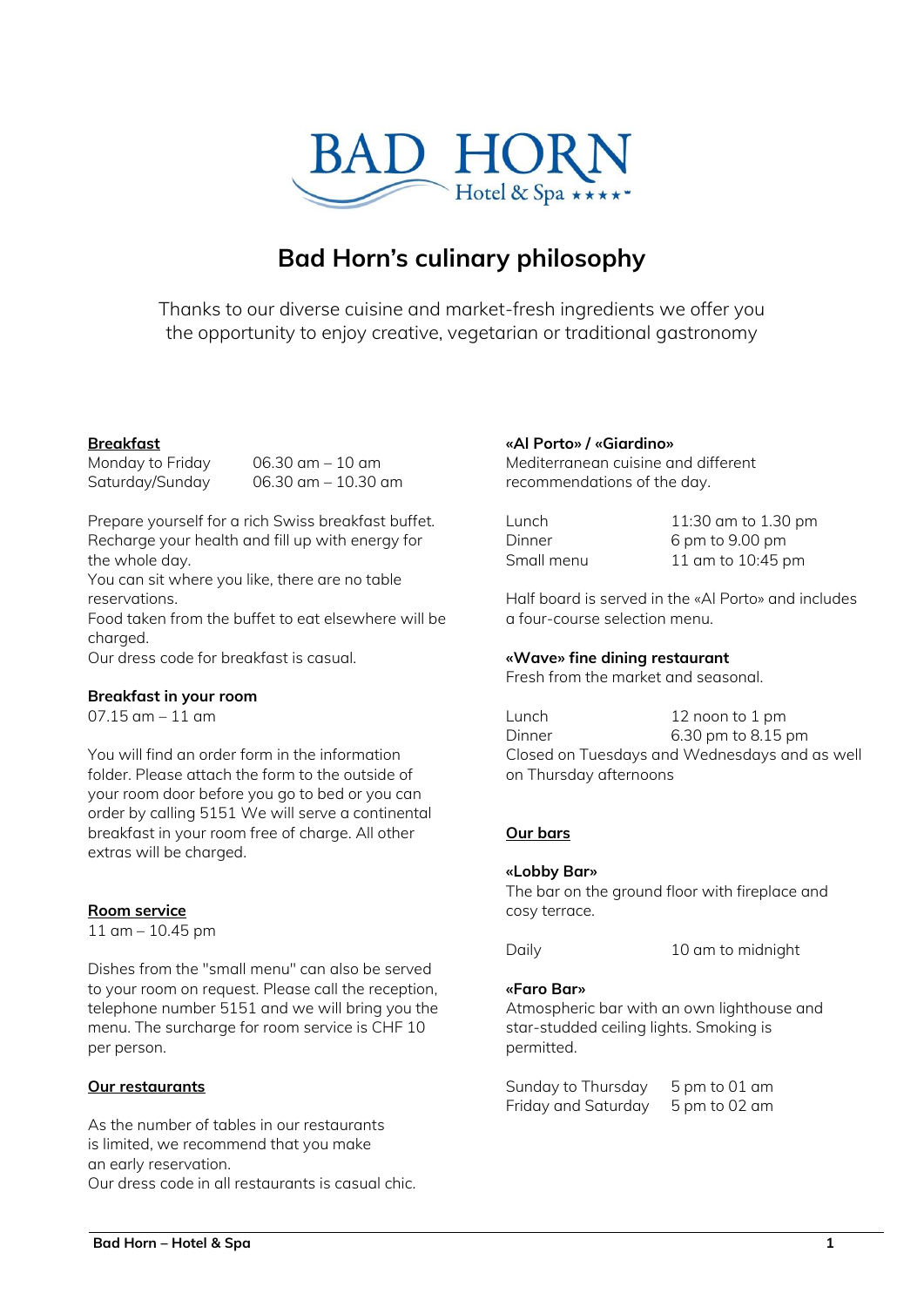# **INFORMATION FROM A - Z**

# **A**

| Access to the lake | The outdoor area with direct access to the lake is located in the spa. The<br>entrance to the hotel from the lake can only be opened with the room card, so<br>don't forget it.<br>Access to the lake is open to hotel guests daily from 7 am to 10 pm and until 9<br>pm on weekends and public holidays. |                                                                                                                                                                                                                                                                   |  |
|--------------------|-----------------------------------------------------------------------------------------------------------------------------------------------------------------------------------------------------------------------------------------------------------------------------------------------------------|-------------------------------------------------------------------------------------------------------------------------------------------------------------------------------------------------------------------------------------------------------------------|--|
| B                  |                                                                                                                                                                                                                                                                                                           |                                                                                                                                                                                                                                                                   |  |
| Bank/ATM           | Thurgauer Kantonalbank Horn<br><b>UBS Rorschach</b>                                                                                                                                                                                                                                                       | Telephone 0848 111 444<br>Telephone +41 71 844 41 11                                                                                                                                                                                                              |  |
| Banquet-rooms      | ground floor. Ask at reception for detailed banquet documentation.                                                                                                                                                                                                                                        | Our banquet and conference rooms for up to 180 people are located on the                                                                                                                                                                                          |  |
| <b>Bars</b>        | «Faro Bar» on the first floor, «Lobby Bar» on the ground floor.<br>For more information, see Restaurant-info on Page 15.                                                                                                                                                                                  |                                                                                                                                                                                                                                                                   |  |
| <b>Bath robes</b>  | You will find the bathrobes together with slippers in your room in the closet or on<br>the bed. Please leave them in your room when you leave. If you would like to use<br>the wellness area until 3 pm on departure day, please take your bathrobe with<br>you to the spa and return it there.           |                                                                                                                                                                                                                                                                   |  |
| <b>Bed linen</b>   | Bed linen will be changed at least twice a week during your stay. If you wish a<br>daily change of linen, please let us know at the reception.                                                                                                                                                            |                                                                                                                                                                                                                                                                   |  |
| <b>Bicycle</b>     | Four of the hotel's own bicycles and four of the hotel's own e-bikes can be rented<br>during the summer months                                                                                                                                                                                            |                                                                                                                                                                                                                                                                   |  |
| Blankets/duvets    | information.                                                                                                                                                                                                                                                                                              | We will be happy to bring additional duvets, anti-allergic or woollen blankets to<br>your room on request. For special pillows, see the pillow menu for more                                                                                                      |  |
| Boat places        | from a discounted day spa entry.                                                                                                                                                                                                                                                                          | Our harbour offers space for 6 to 8 boats with a draft of up to 2 m (depending on<br>the lake level). If you are a guest in our restaurant or in the hotel, anchor for free.<br>Otherwise, a port fee of CHF 20 per ship and night must be paid. You also benefit |  |
| <b>Breakfast</b>   | More information on page 1.                                                                                                                                                                                                                                                                               | The breakfast buffet in the restaurant is open for you from 6.30 am to 10 am.                                                                                                                                                                                     |  |
|                    |                                                                                                                                                                                                                                                                                                           |                                                                                                                                                                                                                                                                   |  |
| C                  |                                                                                                                                                                                                                                                                                                           |                                                                                                                                                                                                                                                                   |  |
| Check-In           | After 3pm the hotel room will be ready for check-in.                                                                                                                                                                                                                                                      |                                                                                                                                                                                                                                                                   |  |
| Cigarettes/cigars  | enjoy a rich selection in the humidor of the «Faro Bar».                                                                                                                                                                                                                                                  | Smoking goods (like cigarettes) are available at the reception. Cigar smokers can                                                                                                                                                                                 |  |
| Cosmetics          | In the spa area you can book various treatments.                                                                                                                                                                                                                                                          | Please arrange appointments directly with the Spa reception, Telephone 5100.                                                                                                                                                                                      |  |
| Credit cards       | You can settle your invoice with us, using all major credit or debit cards:<br>Maestro, Mastercard, Visa, American Express, Diners, Postcard and Twint.                                                                                                                                                   |                                                                                                                                                                                                                                                                   |  |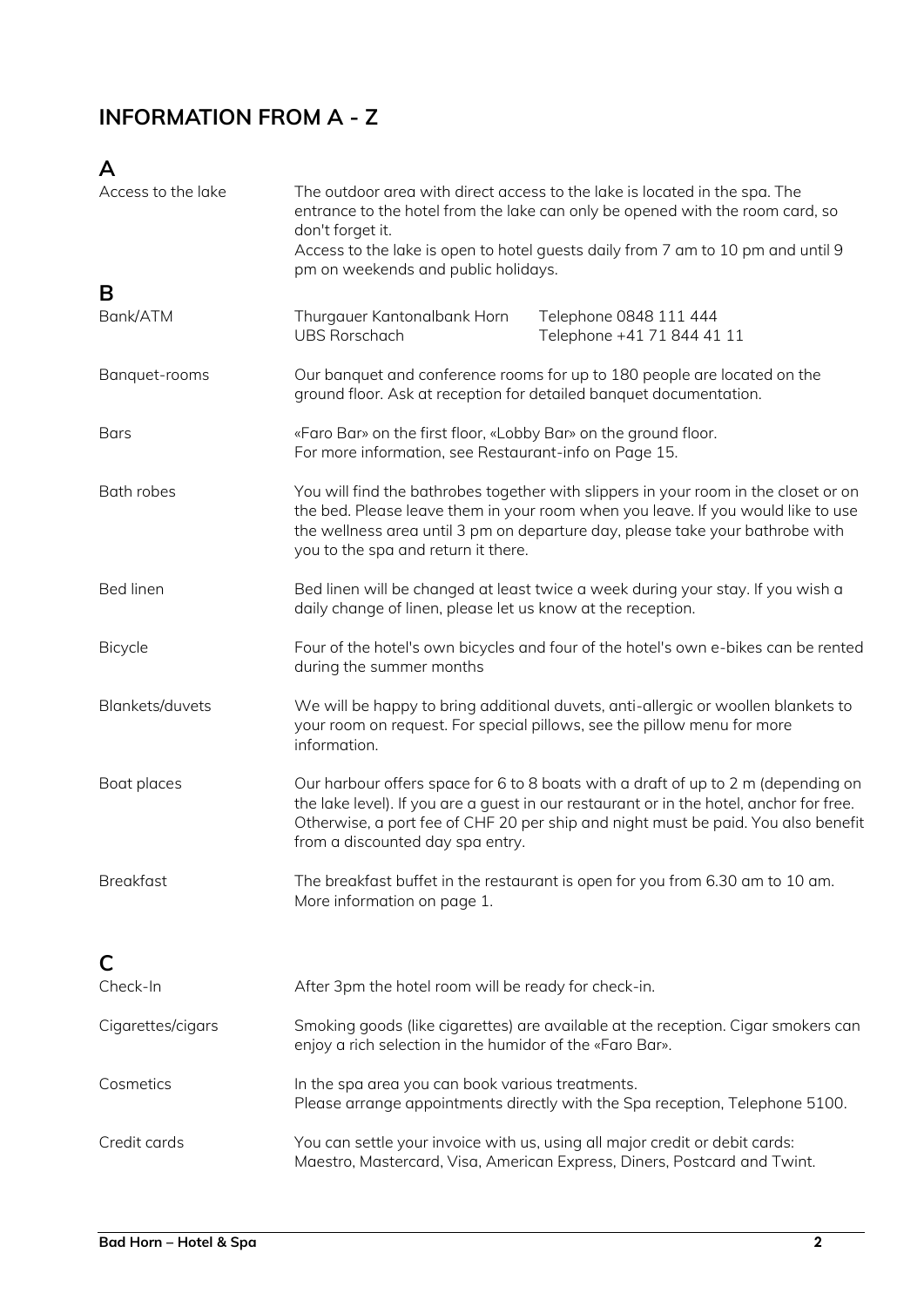| D<br>Dentist     | Dr med. dent. Heiko Herzberg, Seestrasse 58, Horn, Telephone +41 71 840 04 04                                                                                                                                                                                                                                                |                                                                                                                      |  |
|------------------|------------------------------------------------------------------------------------------------------------------------------------------------------------------------------------------------------------------------------------------------------------------------------------------------------------------------------|----------------------------------------------------------------------------------------------------------------------|--|
| Departure        | We kindly ask you to vacate the rooms till 11 am on the day of departure. You are<br>welcome to leave your luggage at the reception. You can also enjoy our wellness<br>and spa area until 3 pm on the day of departure. Wardrobe lockers are at your<br>disposal there. Please bring your bathrobe with you from your room. |                                                                                                                      |  |
| Doctor           | Doctor: Dr med. Lukas Moll, Hauptstrasse 67, 9400 Rorschach<br>Telephone +41 71 841 00 22, office hours from 8 to 12 am<br>and from 2 to 6 pm (by telephone appointment).                                                                                                                                                    |                                                                                                                      |  |
| Dogs             | Dogs are generally allowed in our restaurants and hotel rooms. This does not<br>include the breakfast room (open buffet). We charge a surcharge of CHF 20 per<br>night and dog.                                                                                                                                              |                                                                                                                      |  |
| Dry cleaning     | Clothes can be returned at the reception. Normal order duration approx. 3 days /<br>express cleaning on request.                                                                                                                                                                                                             |                                                                                                                      |  |
| Е                |                                                                                                                                                                                                                                                                                                                              |                                                                                                                      |  |
| E-mail address   | Our e-mail address is: info@badhorn.ch                                                                                                                                                                                                                                                                                       |                                                                                                                      |  |
| Emergencies      | You can reach the emergency doctor on<br>Telephone 0900 14 14 14<br>Telephone 144 = in life-threatening situations / paramedics<br>Telephone 117 = police / sea rescue<br>Telephone 118 = fire brigade                                                                                                                       |                                                                                                                      |  |
| F                |                                                                                                                                                                                                                                                                                                                              |                                                                                                                      |  |
| Fire             | You will find details of your evacuation route in the event of fire on the door to<br>your room.<br>- Keep calm<br>- Raise fire alarm via switchboard, telephone 5151<br>- Evacuate building without using lifts<br>- Meeting point in the event of fire: Underground garage opposite the Hotel Bad<br>Horn                  |                                                                                                                      |  |
| Fitness          | Our fitness centre is open to hotel guests from 7 am to 10 pm daily, on weekends<br>and on holidays to 9 pm.<br>The spa reception will be happy to give you further details, telephone 5100.                                                                                                                                 |                                                                                                                      |  |
| Flowers          | The reception will be happy to receive your order.<br>If you would prefer to order the flowers yourself, we recommend:<br><b>Blumenhof Christian Schoch</b>                                                                                                                                                                  | Telephone +41 71 845 25 25                                                                                           |  |
| Foreign exchange | You can change your foreign currency at the reception.                                                                                                                                                                                                                                                                       |                                                                                                                      |  |
| G                |                                                                                                                                                                                                                                                                                                                              |                                                                                                                      |  |
| Golf             | Golf courses in the vicinity:<br>Golfclub Erlen, Erlen<br>Golf Gonten AG, Gonten<br>Ostschweizer Golfclub, Niederbüren<br>Golfpark Waldkirch, Waldkirch                                                                                                                                                                      | Telephone +41 71 648 29 30<br>Telephone +41 71 795 40 60<br>Telephone +41 71 422 18 56<br>Telephone +41 71 434 67 67 |  |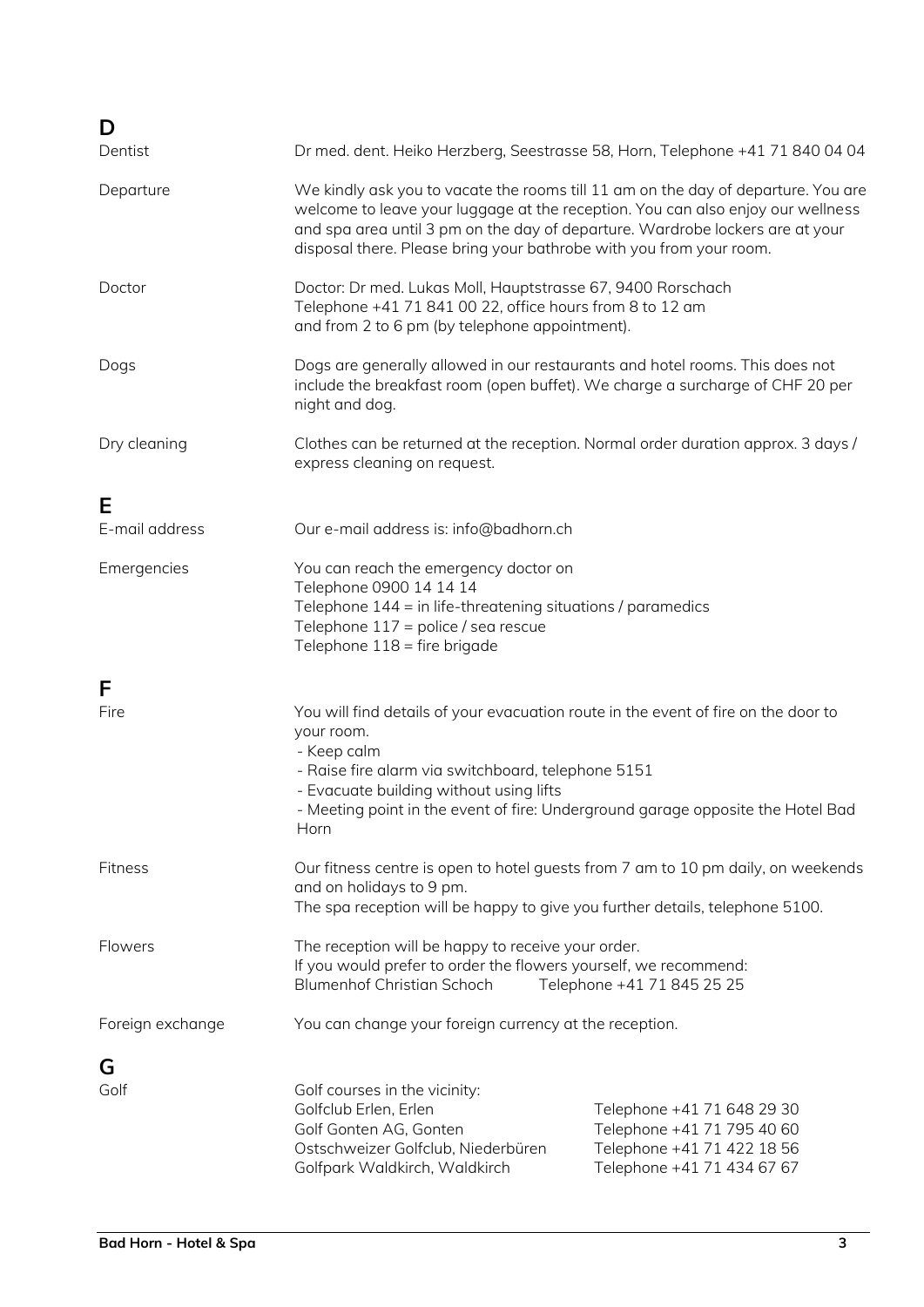Guest checks Please check the amount on the invoice before you sign it and state your name and room number clearly and legibly. **H** Absolut Beauty, Horn Telephone +41 71 841 10 02 Homepage You can access our homepage at [www.badhorn.ch.](http://www.badhorn.ch/)

**I**<br>Information Our reception-team will be happy to provide you with information about excursions, events, train and ship connections, etc.

Ironing **Ironing** Due to fire protection regulations, no irons may be made available for personal use. You can leave your ironing laundry at the reception. Price on request.

| Laundry        | The maid will take your washing. It will be washed and ironed within 48 hours.<br>Express surcharge (24-hour service): 50% of price.                                                                                               |
|----------------|------------------------------------------------------------------------------------------------------------------------------------------------------------------------------------------------------------------------------------|
| Late Check-Out | Check out time is 11 am, see also under Departure.<br>For a late check out please contact the reception. If the booking situation allows<br>it, a late check out up to 5 pm can be arranged for an additional charge of CHF<br>50. |

Lost property **Our reception is happy to receive lost and found items - and of course also** reports of lost property.

Luggage service and For the luggage service please contact the reception. If you arrive early or left luggage depart later, you are welcome to store your luggage at our office.

**M**

| IVI<br>Massage | Our spa team is at your disposal every day. Please arrange appointments directly<br>at the Spa reception, telephone 5100.                                                                                                                                      |
|----------------|----------------------------------------------------------------------------------------------------------------------------------------------------------------------------------------------------------------------------------------------------------------|
| Minibar        | All rooms are equipped with a minibar. Please inform us on the day of departure,<br>before paying the bill, what you consumed from the minibar the day before.                                                                                                 |
| Mobile         | We kindly ask you to turn off your mobile phone in our restaurant and spa.                                                                                                                                                                                     |
| M.Y. Emily     | Our hotel own motor yacht «Emily», built in the style of the old Wooden Yachts, is<br>the jewel of our house. She can be chartered for your occasion and offers<br>comfortable space for 54 people. Please ask for the detailed documents at the<br>reception. |
| N              |                                                                                                                                                                                                                                                                |
| Newspapers     | Some daily newspapers are available for you in the restaurant. Daily newspapers<br>can be bought at the reception.                                                                                                                                             |
| Night bell     | To the left of the main entrance is the night bell. If you press it, our night porter<br>will open the door for you. The entrance doors can also be opened using your<br>room card.                                                                            |
| Night porter   | Our night porter takes over the responsibility in the house from 11.30 pm.<br>You can reach him via telephone 5151.                                                                                                                                            |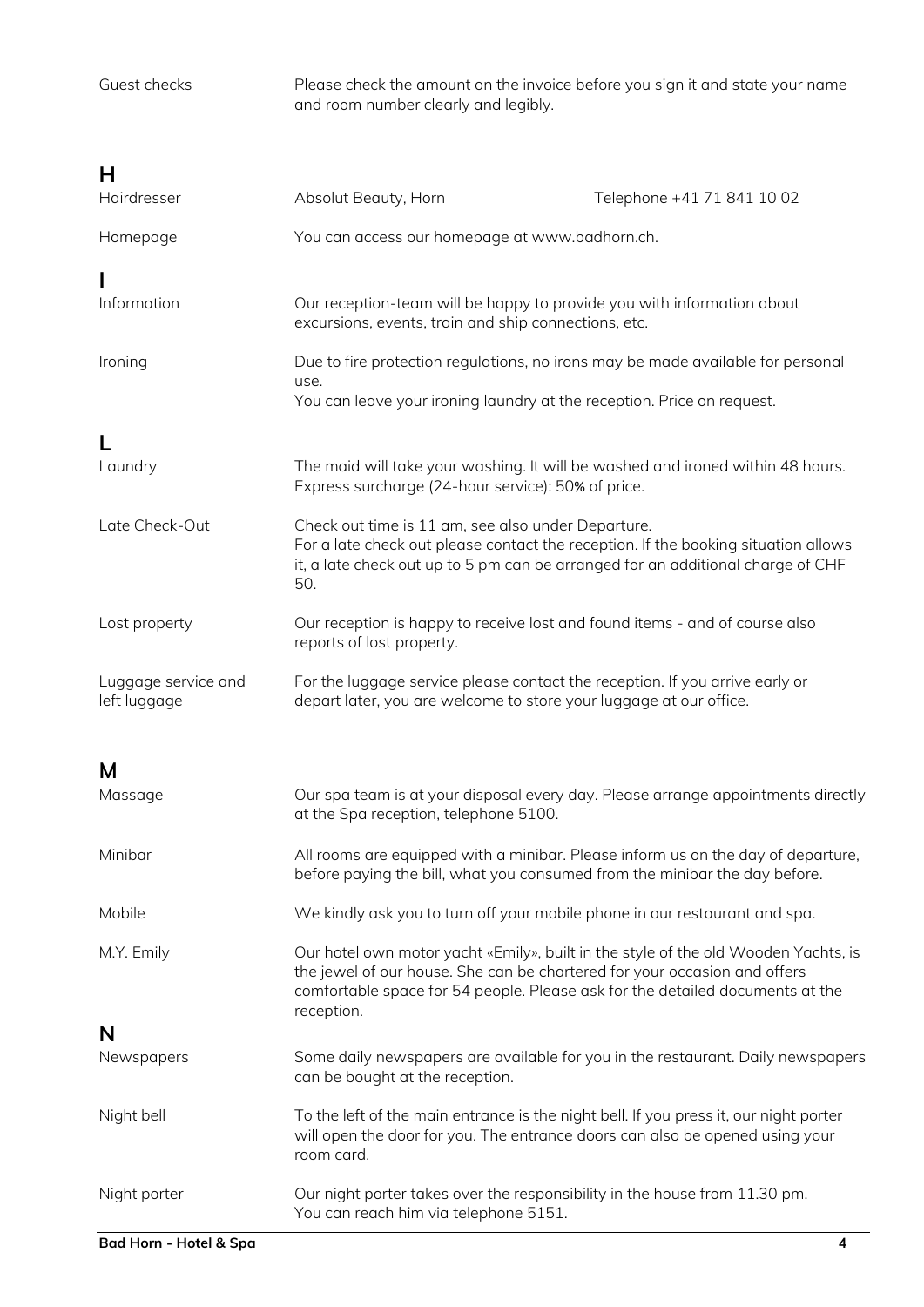# **P**

| Packed lunch/ Lunch Box | We will gladly prepare a packed lunch for you. Please inform the reception for an<br>order the day before. If you have to depart before breakfast, you will receive the<br>lunch box for free. Otherwise, the price for a lunch box is CHF 18 per person.                                                       |
|-------------------------|-----------------------------------------------------------------------------------------------------------------------------------------------------------------------------------------------------------------------------------------------------------------------------------------------------------------|
| Parking                 | You will find parking spaces in front of the hotel or in our underground car park<br>opposite the hotel. We charge for the parking a fee of CHF 5 per night. The<br>parking ticket is validated for our hotel guests at the reception.<br>Please understand that parking spaces cannot be reserved.             |
| Pharmacy                | You will find the nearest pharmacy in Horn at Seestrasse 113.                                                                                                                                                                                                                                                   |
| Pillows                 | Do you need a special neck pillow, an extra pillow for your head, or are you<br>allergic to feathers and down? Take a look at our pillow options and then contact<br>the reception.                                                                                                                             |
| Pool                    | Please refer to the spa information on page 21.                                                                                                                                                                                                                                                                 |
| Postcards               | Available at the reception.                                                                                                                                                                                                                                                                                     |
| R                       |                                                                                                                                                                                                                                                                                                                 |
| Radio                   | You will find the programs in your room. Please note that in most rooms the radio<br>is integrated into the TV.                                                                                                                                                                                                 |
| Reception               | Our receptionists are at your disposal from 6.30 am to 11.30 pm. From 11.30 pm<br>to 6.30 am there is a night porter available.                                                                                                                                                                                 |
| Restaurants             | You can find more information on page 15.                                                                                                                                                                                                                                                                       |
| Riding                  | The Josuran riding stable is located directly opposite the hotel.<br>Phone +41 79 610 03 32                                                                                                                                                                                                                     |
| Room keys               | We have a locking system with room cards. If you have any problems or<br>questions, please contact the reception.                                                                                                                                                                                               |
| Room service            | From 7.15 to 11 am we serve breakfast in your room. The order form is in your<br>writing case. See also Breakfast in the room, page 15.<br>From 11 am to 10.45 pm you can order meals from our «small menu» to your<br>room.<br>Cost surcharge per person is CHF 10. You will find more information on page 15. |
| S                       |                                                                                                                                                                                                                                                                                                                 |
| Safe                    | Each room is equipped with a safe. You determine your personal safe code. The<br>operating instructions can be found in the cupboard.<br>Please leave the safe door open on departure.<br>The hotel management accepts no liability for valuables left in the room.                                             |
| Seminar rooms           | Would you like to hold a seminar or a workshop with inspiring sea air? We will be<br>happy to reserve a conference room with infrastructure for you and will be happy<br>to help you with the organization of the event. Ask at the reception for detailed<br>seminar documentation.                            |
| Sewing service          | Available at the reception.                                                                                                                                                                                                                                                                                     |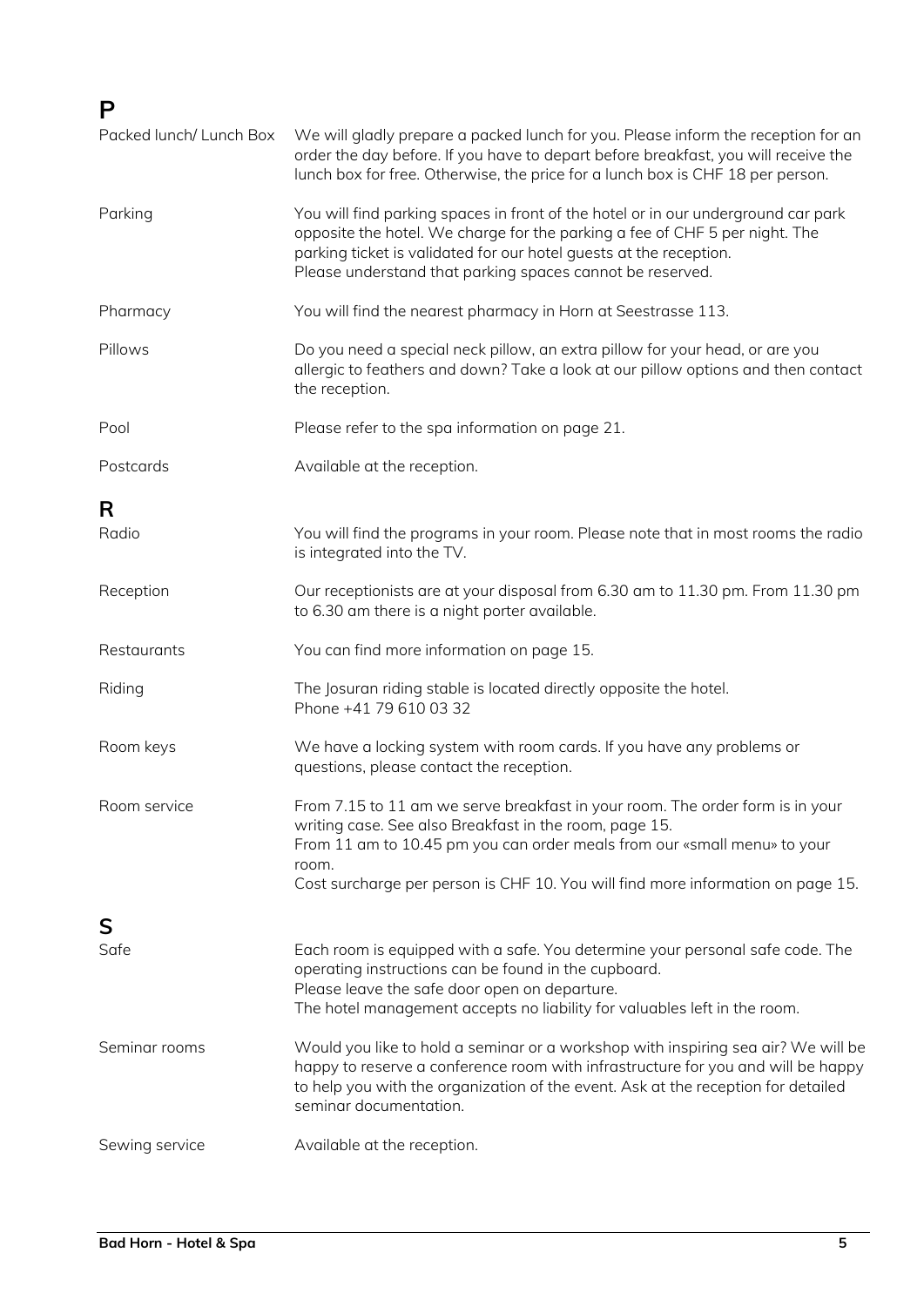| Smoking               | outdoor areas.                                                                                                                                     | Smoking is forbidden in all restaurants and rooms. In rooms with balcony,<br>smoking is allowed outside. Smoking is also allowed in our «Faro Bar» and in all       |
|-----------------------|----------------------------------------------------------------------------------------------------------------------------------------------------|---------------------------------------------------------------------------------------------------------------------------------------------------------------------|
| Shoe polishing        | washrooms in the main building.                                                                                                                    | We do have a shoe polishing machine on the lower floor opposite the public                                                                                          |
| Social Media          | Bad Horn Hotel & Spa is also represented on Facebook and Instagram. Follow us<br>and receive our news regularly.                                   |                                                                                                                                                                     |
| Spa                   | Spa-Info on page 21.                                                                                                                               | The Smaragd Spa, our wellness area, is located in the building on the west side.<br>In your room you will find bathrobes and terry slippers. More information under |
| <b>Stamps</b>         | Are available from 7 am to 11 pm at our reception.                                                                                                 |                                                                                                                                                                     |
| Surfing               | Surf Center Staad, telephone +41 71 855 33 22.                                                                                                     |                                                                                                                                                                     |
| Т                     |                                                                                                                                                    |                                                                                                                                                                     |
| Taxi                  | Taxi Bereiter, Rorschach, telephone +41 71 841 55 55<br>On your request we will be glad to order the taxi for you.                                 |                                                                                                                                                                     |
| Telephone             | Your room is equipped with a direct dial telephone.<br>Réception<br>Spa-Réception<br>Outgoing call<br>Call room to room<br>Direct dial to the room | 5151<br>5100<br>dial first 0<br>9 + room number<br>+41 71 844 5 + room number                                                                                       |
| Toothbrush/toothpaste | Forgotten? Dental sets are available at the reception.                                                                                             |                                                                                                                                                                     |
| Towels                |                                                                                                                                                    | Towels that you put in the bath or shower will be changed daily, otherwise the<br>towels will be changed twice per week during your stay.                           |
| Transfer              | pm and free of charge for our hotel guests.                                                                                                        | The transfer from and to the train station Horn is available between 08 am to 6                                                                                     |
| <b>TV</b>             | A current TV programme can be found in your room.                                                                                                  |                                                                                                                                                                     |
| U<br>Umbrella         | Available at the reception.                                                                                                                        |                                                                                                                                                                     |
| V<br>Voucher          | delighted.                                                                                                                                         | As a thank-you, a competitive prize or simply as an in-between gift - with a<br>pampering voucher from Bad Horn - Hotel & Spa - you will definitely be              |
| W                     |                                                                                                                                                    |                                                                                                                                                                     |
| Wake-up call          | reception of your wake-up time, telephone 5151.                                                                                                    | If you wish to be woken by the telephone alarm service please notify the                                                                                            |
| Wellness              | More information from page 21.                                                                                                                     |                                                                                                                                                                     |
| Wireless LAN          |                                                                                                                                                    | Our hotel has wireless LAN throughout the hotel. The login is free of charge for<br>our guests. You will receive instructions on how to log in at the reception.    |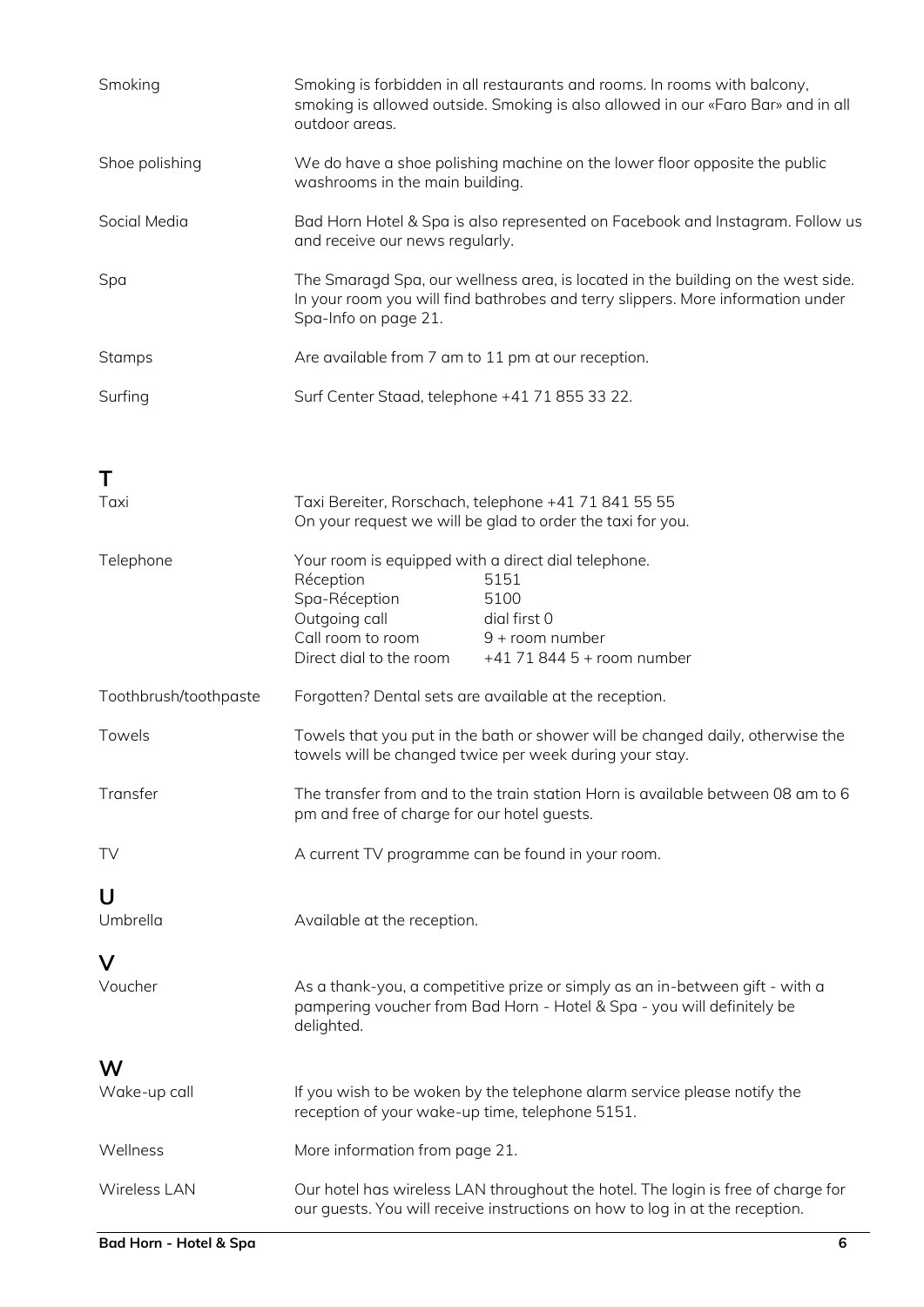# **Emerald green water world Wellness and Spa**

# **opening hours:**

| <b>Spa Reception</b>                               | Monday to Friday<br>Saturday, Sunday, holidays                                          | $9$ am $-8$ pm<br>$9$ am $-7$ pm                                       |
|----------------------------------------------------|-----------------------------------------------------------------------------------------|------------------------------------------------------------------------|
| <b>Indoor Pool</b><br>and fitness area             | Monday to Friday<br>Saturday, Sunday and holidays                                       | $7$ am $-$ 10 pm<br>till 9 pm                                          |
| Whirlpool                                          | Monday to Friday<br>Saturday, Sunday, holidays                                          | $10 \text{ cm} - 10 \text{ pm}$<br>till 9 pm                           |
| <b>Treatments</b>                                  | Monday to Friday                                                                        | till 8 pm                                                              |
| <b>Sauna Area</b><br><b>Summer</b> (01.05.-31.10.) | Monday to Friday<br>Saturday, Sunday and holidays                                       | $2 \text{ pm} - 9.30 \text{ pm}$<br>$2 \text{ pm} - 8.30 \text{ pm}$   |
|                                                    | Earlier use from 10 a.m. is possible on request.<br>Please inquire at the spa reception |                                                                        |
| Winter $(01.11.-30.04.)$                           | Monday to Friday<br>Saturday, Sunday and holidays                                       | $10 \text{ am} - 9.30 \text{ pm}$<br>$10 \text{ cm} - 8.30 \text{ pm}$ |
| <b>Ladies Spa</b>                                  | On request (15 min. heating time)                                                       |                                                                        |

# **Spa Appointments**:

We are glad to receive your registration for spa appointments personally at the spa reception. You can also reach us by phone at 5100.

Tell us your wishes, needs and possible health problems: Our specialists will support and advise you in the optimal selection of your treatments. If you would like to be expressly treated by a gentleman or lady, please let us know when making your appointment.

# **Dress Code:**

Bathrobes and slippers are available in the rooms for our hotel guests. For reasons of hygiene, no clothing is worn in the sauna. Towels and sauna towels are available on request at the spa reception, which you can use as a pad in the sauna.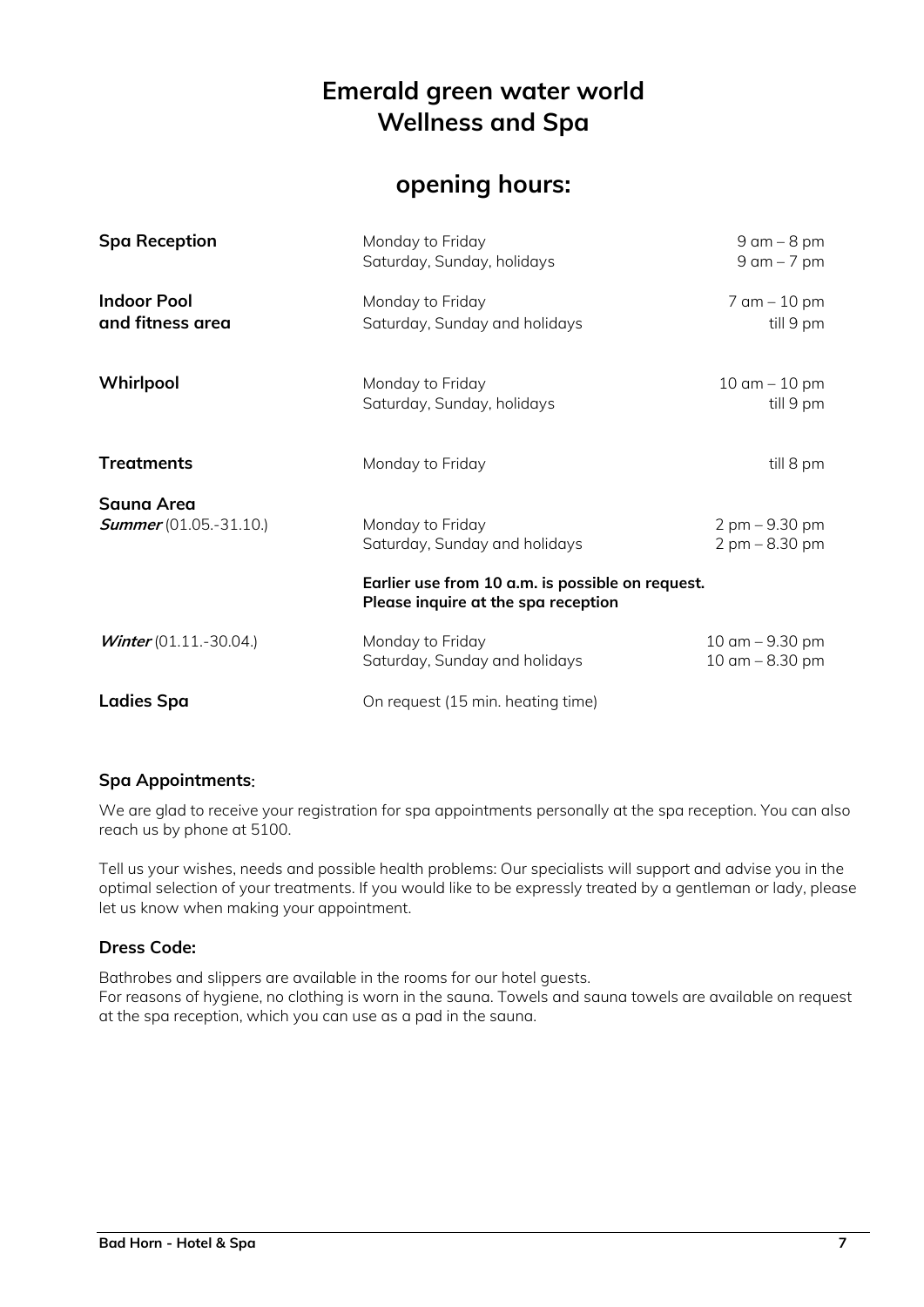# **Emerald Water World – SPA Facilities**

## **Emerald Spa Reception**

At our spa reception, you will receive detailed advice about our diverse wellness and beauty program and our Smaragd Member Club during opening hours. It is also the check-in area for external guests and members. Before you book a treatment, please register at the spa reception in good time: you will be instructed and picked up from there by your therapist.

#### **Fitness area:**

To build or maintain endurance and strength, you can use various cardio equipment such as a treadmill, cross-trainer, bicycle and various power machines of the latest generation from Technogym. Get fit or stay fit!

#### **Indoor Pool and Whirl Pool**

The view over Lake Constance is breath-taking in summer as well as in winter, the fireplace spreads a pleasant atmosphere and the water in our swimming pool has a welcoming temperature of 29° at any time of the year. In addition to a counter-current swim system and vitalising massage jets, you will find comfortable loungers around the pool to relax.

#### **Quiet Zone and Lounge Area**

Here you can relax and let go after a strenuous day or after a spa treatment. The ambiance is quiet and comfortable loungers invite you to feel good. Enjoy the wonderful view of Lake Constance in the pool area or relax in the relaxation room of the sauna landscape under the dimmed candlelight. In the tasteful lounge you can fortify yourself with water, tea, fruit or nuts.

## **Bathing beach and open-air terrace at the lake**

Enjoy the whirlpool's warmth with fresh sea air and an exclusive view of Lake Constance or rest on the loungers waiting for you. To cool off, use the direct access to the lake. Please note that there is no bathing supervisor and that you are responsible for yourself.

#### **Whirlpool**

The outdoor whirlpool has a pleasant temperature of 32 to 35° Celsius. The pleasant warmth and the massage jets help to relieve muscle tension, relieve strain on the joints, stimulate circulation and blood circulation and can relieve pain.

Length of stay: approx. 10 to 15 minutes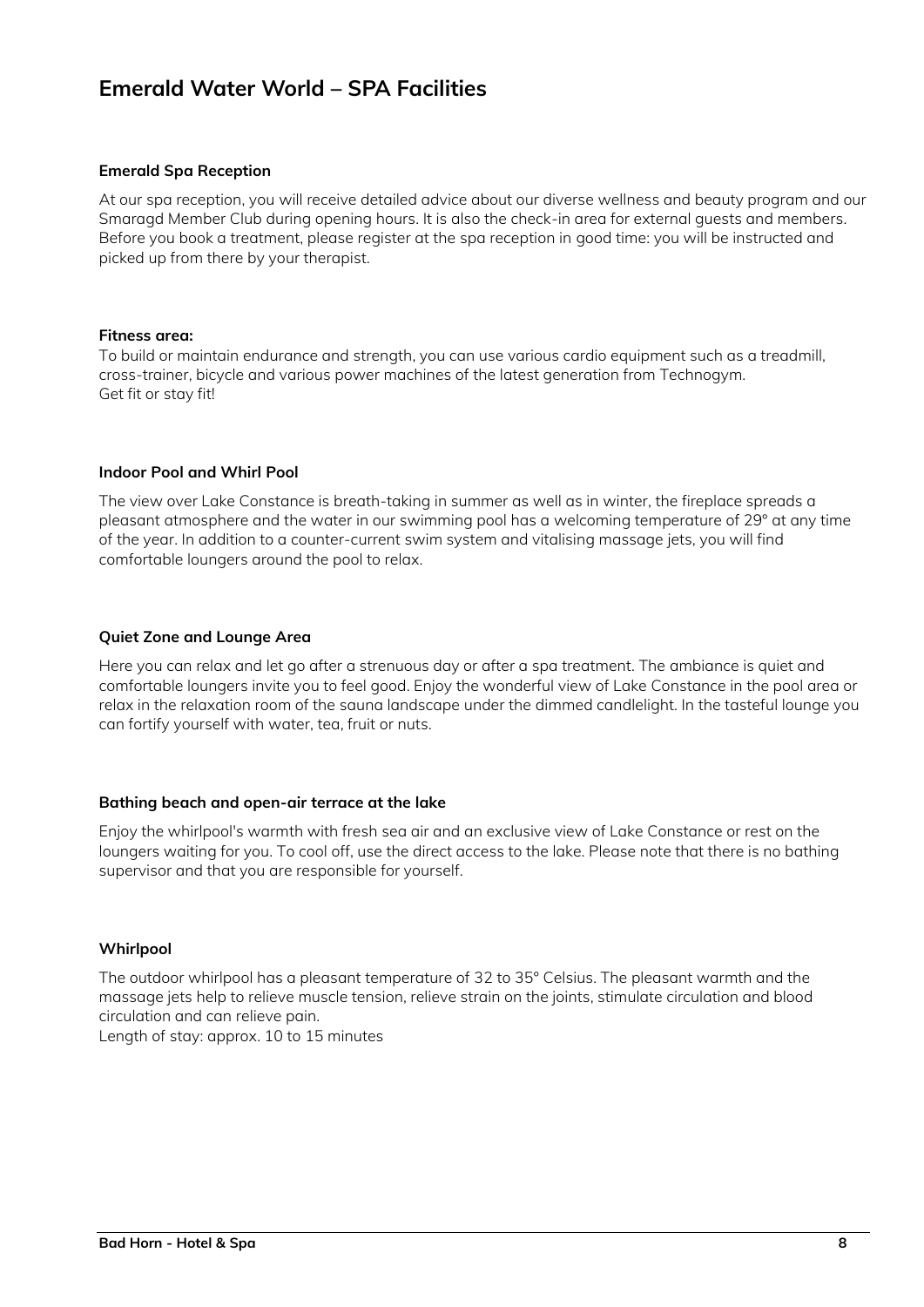# **Finnish Sauna**

The Finnish sauna is the classic sweat bath. The temperature is between 85° and 100° Celsius, the humidity is only 5-10%. The dry heat cleans and relaxes the body. The alternating bath of heat, cold shower and rest serves the purification and strengthens the immune system and the circulation. An automatic mechanism ensures regular infusions. A truly sweaty experience! Dwell time: approx. 10 to 12 minutes (one to three times)

#### **Soft climate sauna**

The Bio sauna is the gentle version of the Finnish sauna and does not represent a great burden for the circulation. This mixture of sauna and steam bath has a temperature of approx. 60° Celsius and a humidity of approx. 40-45%. The pleasant combination of mild heat and humid air purifies the body and allows even people with a weak circulation to enjoy the sauna bath to the full. Light, scent and music have a positive effect on the vegetative nervous system.

Dwell time: 20 to 30 minutes (one to three times)

#### **Steam Room**

Our steam bath in the sauna area as well as in the lady's private spa has a pleasant temperature of 45° Celsius and almost 100% humidity. The combination of heat and steam relaxes, cleans and cares for the body. In contrast to the sauna, the steam bath offers a much gentle form of regeneration, as the organism tolerates the lower heat well and the high humidity with essential oils is balm for the upper respiratory tract and cares for the skin.

Length of stay: approx. 15 to 20 minutes (once to several times)

## **Showering options**

You will find various showers in the entire area, e.g., adventure showers, rainforest showers, classic showers. For hygienic reasons, please take a shower before and after each bath, swim or sauna.

## **Ice Room with icy mist**

The refreshing fog (15° Celsius) and cold crashed ice provide the necessary cooling after a sauna session. This causes the dilated blood vessels to narrow again and the circulation to stabilise. After, you should rest and drink plenty of water. Not suitable for people with cardiovascular problems and kidney-bladder diseases. Length of stay: 1 to 2 minutes to cool down

## **Foot Tubs**

In our foot basins you can take warm and cold foot baths. In alternating baths, blood circulation and body metabolism are stimulated and tired legs are brought back to life. A warm water application accelerates the dilation of the blood vessels and makes sweating in the sauna easier. Length of stay: approx. 3 to 5 minutes sitting, water level ankle-deep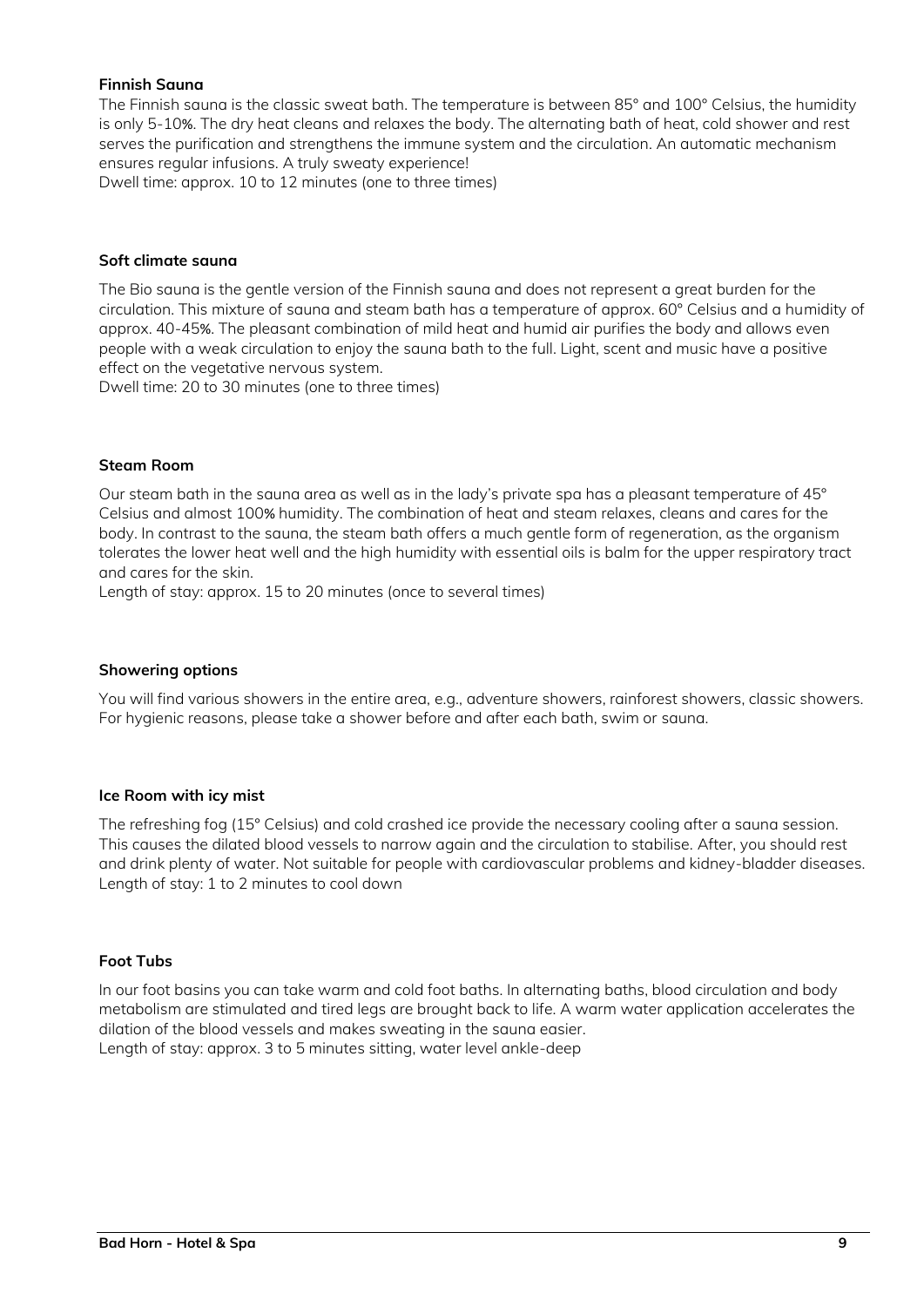# **Himalaya Salt Thermal Room:**

The comfortable 30 degrees radiant heat of the salt rock from the Himalayas has a positive effect on the respiratory system, the skin and the immune system, similar to the air by the sea. The heat emitted by the salt rock walls floods the body without stressing the circulation. In pleasant light you can relax wonderfully. Length of stay: up to 30 minutes

# **Hammam**

Our Hammam consists of two facilities: a warm navel stone and the Rhassoul - a steam bath of about 45° Celsius at 60% humidity, with coloured light and rain shower. The secret lies in the interplay of water, fire, earth and aromatic air. This combination is very good for the skin, hair, respiratory tract and the purification. Length of stay: 10 to 15 minutes in the Rhassoul, unlimited on the warm navel stone.

## **Solarium**

Especially in winter, a short "sunbath" not only ensures a nice tan, but also mental and physical well-being. Or you can use it to prepare for your next vacation. Of course, the same applies to the artificial sun as to natural sunbeams: only expose your skin to UV radiation in moderation. The length of your stay depends on your skin type! You can get coins for the sunbed at the spa reception. 10 minutes cost 10 CHF.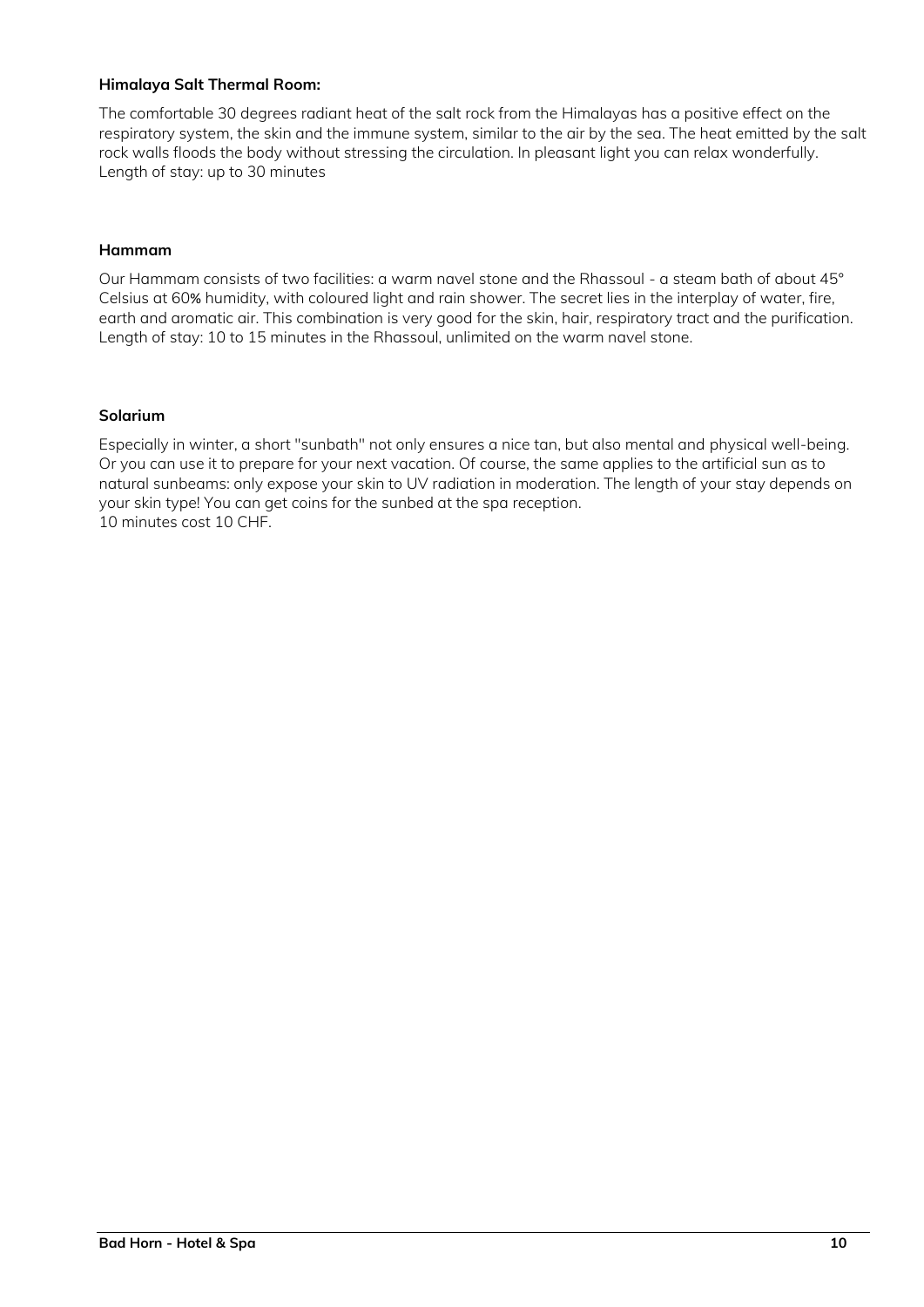# **Surroundings**

# **Framework programme and activities**

Here you will find some suggestions for the organization of your stay. More information such as opening hours, timetables, itineraries, etc. can be obtained at the reception.

# Excursions / sightseeing

# **Appenzell**

The village of Appenzell and the surrounding area are well worth a visit and offer a lot of traditional and original things.

# **Appenzell Show Cheese Factory in Stein/AR**

Visit of the cheese production with following slide show. Cosy restaurant with cheese tasting facilities.

# **Säntis / Hoher Kasten**

The view from the mountain tops of the Eastern Swiss Alps is breath-taking. Many excursions are possible on cobblestones or comfortably by cable car.

# **St. Gallen**

The cathedral with the world-famous Abbey Library (UNESCO World Heritage Site) and the cosy shopping stroll in the beautiful old town should not be missed. Various museums (textile-, nature-, historical- museum etc.) are waiting for your visit.

# **Konstanz / Lindau / Bregenz**

The beautiful cities on the shores of Lake Constance invite you to meander through their streets or to make an excursion by ship, rail or car.

## **Mainau Island**

The famous flower island near to Konstanz is definitely worth a visit from spring to autumn!

# **Arenenberg Castle on the Untersee**

The Napoleon Museum and the magnificent gardens are well worth a visit.

# **Kartause Ittingen**

The former Carthusian monastery now houses a hotel, seminar centre, monastery shop, gardens, farm and museum. A worthwhile excursion destination!

# **Hagenwil Castle**

Artistic moated castle near Amriswil.

# **Heldsberg Military Museum**

The artillery factory is a very special excursion experience. As part of the border fortifications in the Rhine Valley at the time, it clearly shows how Switzerland defended itself so effectively.

# **Altenrhein Aviation Museum**

Here's something to experience! As the only museum of this kind in Europe it shows Exhibits that are still flown more or less regularly. Visitors are allowed to touch the exhibited machines, partly take a seat in their cockpits and even fly with them if they wish!

# **Boat trip on Lake Constance**

The passenger boats sail from May to October. Excursions to Mainau Island or to Lindau some of which can be linked with the railway. The ferry between Romanshorn and Friedrichshafen operates throughout the year. You can get a timetable from the reception.

# **Zeppelin Museum in Friedrichshafen**

The Zeppelin Museum is a truly exceptional experience: It is the most comprehensive and important collection on the history and technology behind the Zeppelin airship.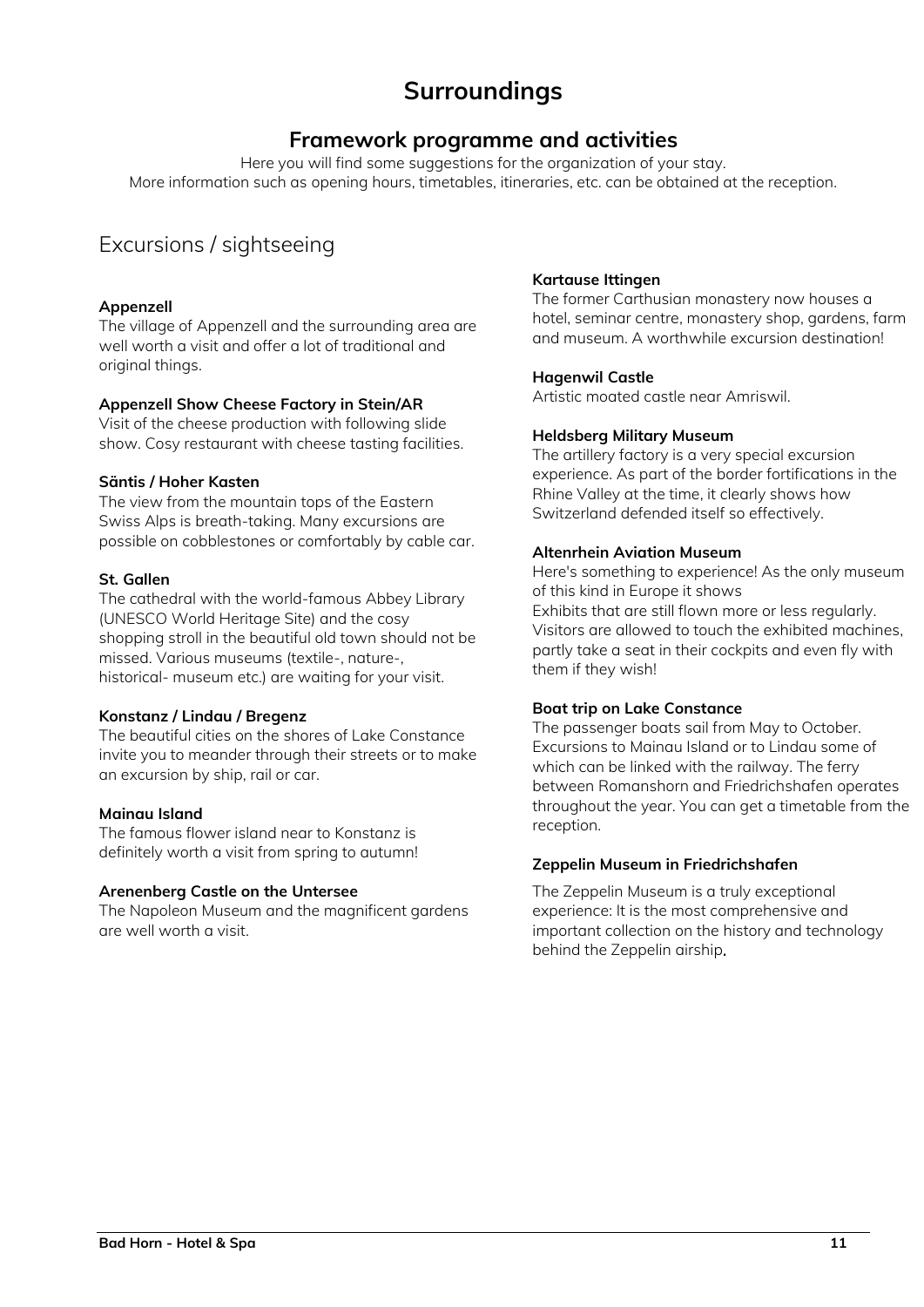# Special activities with children

# **Rheinfall**

Rheinfall and its surrounding area (with high wire park) offers a stunning experience for children too.

## **Säntispark Aquapark**

A paradise for young and old with indoor and outdoor pools, water slides, etc.

# **Sea Life in Konstanz**

Do you fancy a dive in the ocean – without even getting your feet wet? Here you can marvel at delicate seahorses, graceful rays, tropical sharks and playful gentoo penguins all close to hand. And you will learn a lot of exciting things about the underwater world of our planet.

# **Connyland in Lipperswil**

A day excursion and well worth a visit!

# Sporting activities:

# **Golf**

There are 5 golf courses in the vicinity: Erlen, Waldkirch, Niederbühren, Gonten und Grabs

# **Inline skating**

The region around Lake Constance is known as the Eldorado for skaters.

## **Motor boat excursions**

Boat hire is to the rear of the Kornhaushafen in Rorschach. 25 pedalos and 6 motorboats are available for hire.

# **Cycling / biking**

Welcome to «bike country»! The Lake Constance bike route is one of the most famous in Europe. The Thurgau hinterland and the Alpine foothills in Eastern Switzerland also boast a number of cycling routes for a range of abilities.

## **Riding**

The Josuran riding stables in Horn are located directly opposite the hotel.

# **Skating / curling**

The ice sport arena and curling hall Lerchenfeld St. Gallen is open between October and April.

## **Swimming**

You have direct access to the lake from our spa and wellness area.

## **Sailing**

Crazy Lobster Sailing GmbH is a sailing and motorboat school in Horn.

# **Climbing**

Regardless of the weather, you can test your limits in the new facility at the Kletterzentrum St. Gallen.

# **Surfing**

The Windsurf Center Staad can be found in Staad, approx. 6 km from Horn.

## **Tennis**

In Tübach (3 minutes by car): 6 well-kept sand outdoor courts, children's tennis court, training wall, modern tennis hall with 5 Schöpp-Slide places.

## **Fitness trail**

The nearest fitness trail is in Goldach in the wildly romantic Goldachtobel.

## **Hiking**

The shores of Lake Constance, nearby Appenzellerland and the Thurgau Lake Ridge invite you to short and simple walks or more extensive, high alpine hikes.

## **Water ski**

Guests can water ski or wakeboard at the Hydrell Romanshorn water ski club.